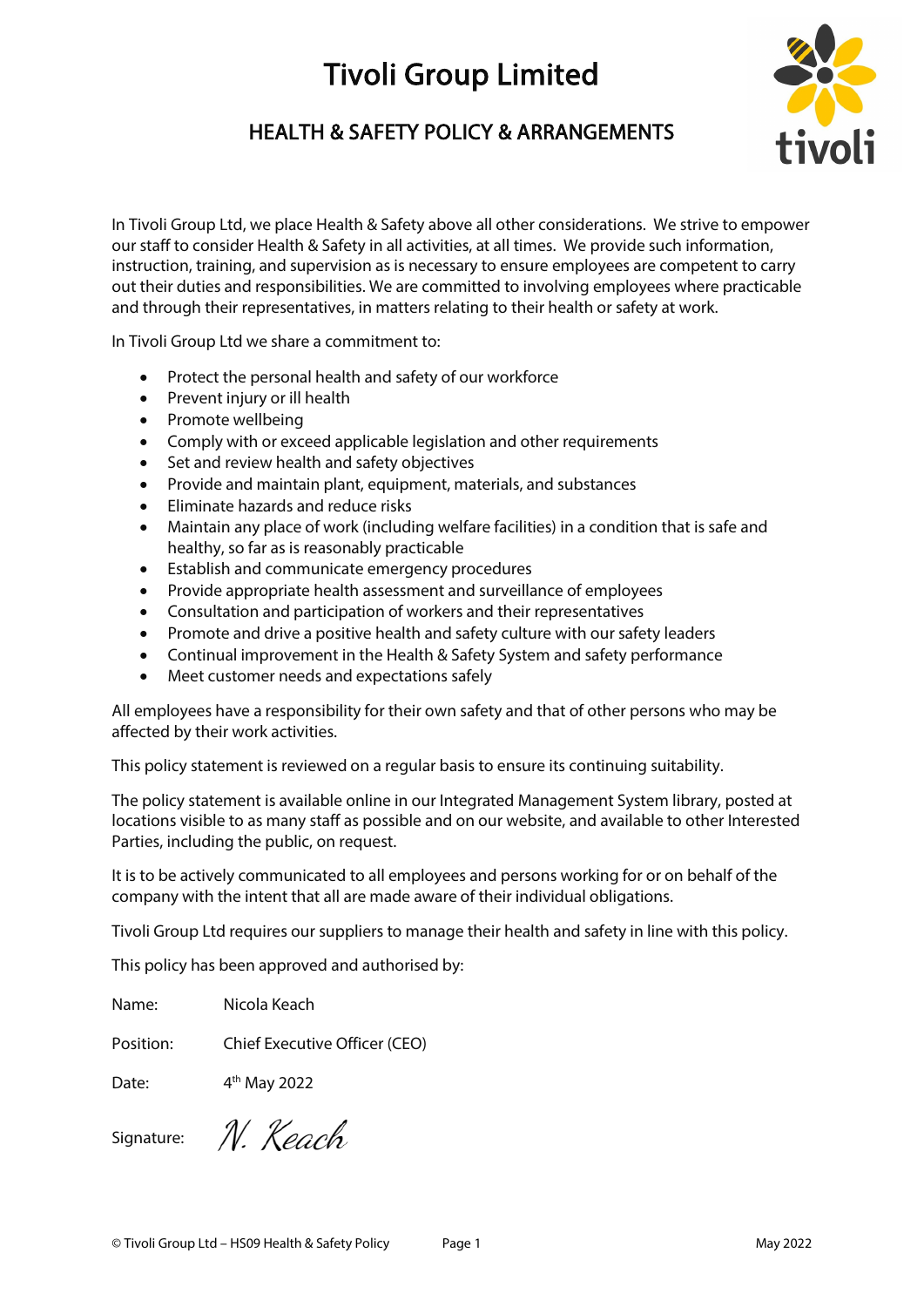# HEALTH & SAFETY POLICY & ARRANGEMENTS



## Organisation and Responsibilities

Overall responsibility for health and safety rests firmly with the highest management within the Company, the Executive Team. Responsibilities for the Company are listed below.

- Nicola Keach Chief Executive Officer
- Steve Biddlecombe Chief Financial Officer
- Cathy Dawson HR Director
- Neil Simpson Director of Operations

### The Executive Team will:

- Ensure suitable financial provision is made for health and safety obligations.
- Ensure provision of appropriate information and instruction to employees.
- Ensure work is planned to take into account health and safety issues.
- Ensure all staff receive appropriate training.
- Assess and monitor risk to health and safety.
- Understand the company policy for health and safety and ensure it is readily available for employees.
- Set personal examples of safety and demonstrating safety leadership.
- Actively promote at all levels, the Company's commitment to effective health and safety management.
- Promote and drive a positive health and safety culture with our workforce.

### HSEQ Manager:

- Monitoring the implementation of the health and safety policy throughout the company and reviewing its appropriateness by regular safety audits/inspections carried out in various workplaces.
- Investigating accidents and implementing corrective action.
- Reviewing health and safety legislation and implementing any new requirements pertaining to the company's undertaking.
- Liaising with managers, employees, sub-contractors, and specialists as and when appropriate.
- Strive to achieve continual improvement in the Health & Safety System and safety performance.
- Collating and reporting any accidents reportable under the Reporting of Injuries, Diseases and Dangerous Occurrences Regulations (RIDDOR).

The health and safety of the workforce will be placed above all other considerations. The business will strive to empower our staff to consider Health & Safety in all activities, at all times, and will strive to achieve a positive health and safety culture within our workforce. The business will provide such information, instruction, training, and supervision as is necessary to ensure employees are competent to carry out their duties and responsibilities.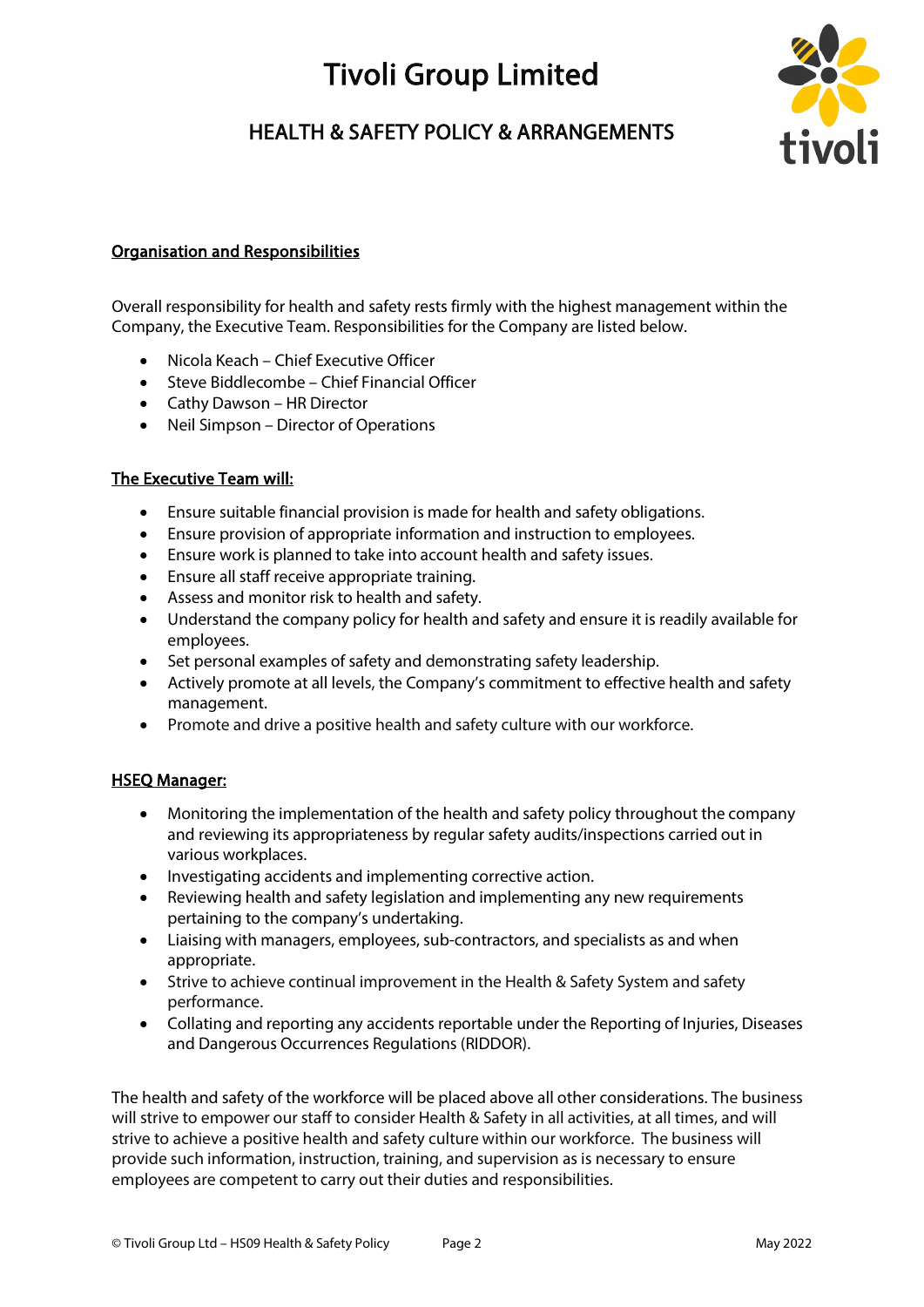# HEALTH & SAFETY POLICY & ARRANGEMENTS



## Employees:

- Taking reasonable care for the health and safety of themselves and of other persons who may be affected by their acts or omissions at work.
- Co-operate with the Company to enable it to manage health and safety.
- Reading and understanding the Company's health and safety policy and carry out their work safely and in accordance with its requirements.
- Ensuring that all protective equipment provided under a legal requirement is properly used in relation to any instruction / training given and in accordance with this health and safety policy.
- Reporting any defects to work equipment immediately to the Site Supervisor.
- Reporting to the management any incidents, which have led or might lead to injury or damage.
- Reporting any accidents to the HSEQ Manager as they occur.
- Reporting any unsafe conditions, near misses or environmental impacts to their Supervisor.
- Using the correct tools and equipment for the job in hand and in accordance with training and instructions.
- Co-operating with any investigation, which may be undertaken with the objective of preventing reoccurrence of incidents.

## Personal Protective Equipment (PPE)

- Appropriate personal protective equipment will be issued to employees as and when necessary for work activities.
- Required PPE will be worn at all times when undertaking work activities.
- Training will be provided for employees on the safe use, storage, and maintenance of the relevant equipment before issue, and a written record detailing what PPE has been issued will be signed by the employees on receipt of the equipment and an electronic copy of the held-on TOPS.
- Employees have a legal duty to wear PPE as specified in relevant site rules, risk assessments and method statements.
- Any defects or malfunction of PPE must be reported to the team leader/supervisor who will issue replacement PPE straight away.

### Manual Handling

Manual handling operations will be risk assessed to determine suitable control measures for the management of risk and the company will endeavour to eliminate manual handling operations where practicable with any remaining risks being controlled by:

- reducing weights.
- reducing the frequency of manual handling.
- the use of additional manpower.
- through the provision of suitable equipment to assist in the operation.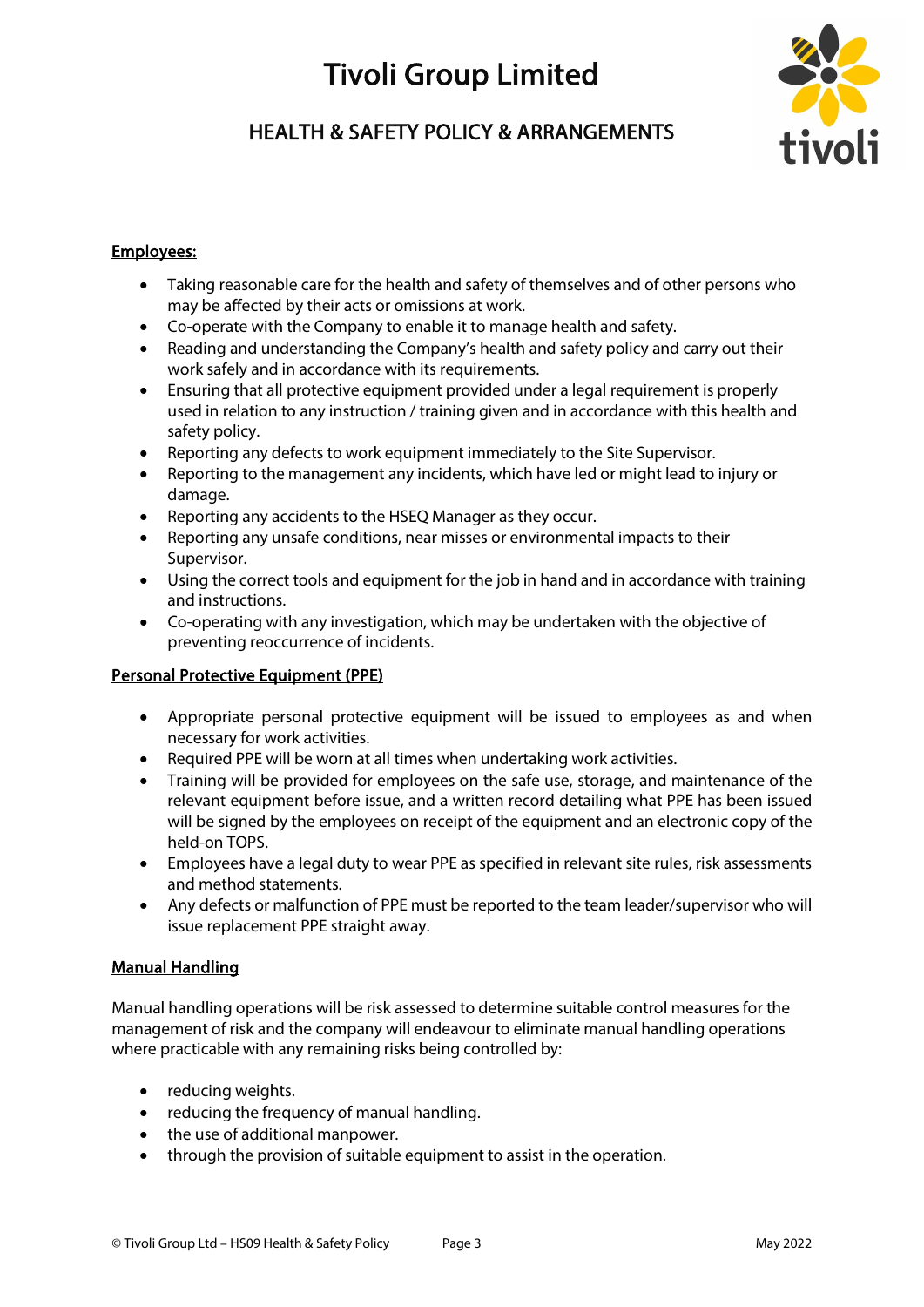

## HEALTH & SAFETY POLICY & ARRANGEMENTS

• the selection of persons to carry out manual handling or lifting tasks will be based on the training given, age, physique etc.

### **Training**

All employees are given training appropriate to their responsibilities in accordance with the Management of Health and Safety at Work Regulations. Training will be provided for the following situations:

- Induction training for new employees (Health and safety awareness, company procedures etc).
- The introduction or modification of new/existing machinery or technology.
- A change in employee position/work activity or responsibility.

Training is also specifically provided for work with hazardous substances, use of PPE and manual handling. Any training provided by the company will be formally recorded on the training matrix.

A programme of refresher training will be undertaken to keep employees up to date with legislation and industry best practice.

#### Risk Assessments

The HSEQ team generate common (generic) risk assessments for inclusion within the relevant operations manuals, these risk assessments and manuals will be reviewed on a regular basis. All operational teams/vehicles must have a copy of the relevant operations manual with them at all times. Common risk assessments identify the common hazards associated with a particular task.

Management are responsible for carrying out the site-specific risk assessment (SSRA), each site worked on must have at least one SSRA, more complicated sites may have several, management are responsible for the review of SSRAs especially in relation to incidents, changes in equipment of work practices, introduction, or new employees etc. The purpose of the SSRA is to identify hazards associated with the dynamics of the site e.g. deep water, steep slopes, drop off points etc.

Team Leaders are responsible for carrying out the point of work risk assessment (POWRA), each site worked on must have a POWRA completed before work starts. The purpose of the POWRA is to identify any changes to the work location on the day of work e.g. the presence of contractors, material movements, weather conditions etc. The POWRA is completed in conjunction with other team members and any findings effectively communicated as part of work brief before starting work.

Where teams are unsure of a work environment or if they can adequately control the hazards, they must select the holding point on the POWRA and not start work until they have communicated with their supervisor/manager or HSEQ team if hazards cannot be sufficiently controlled them work must not start.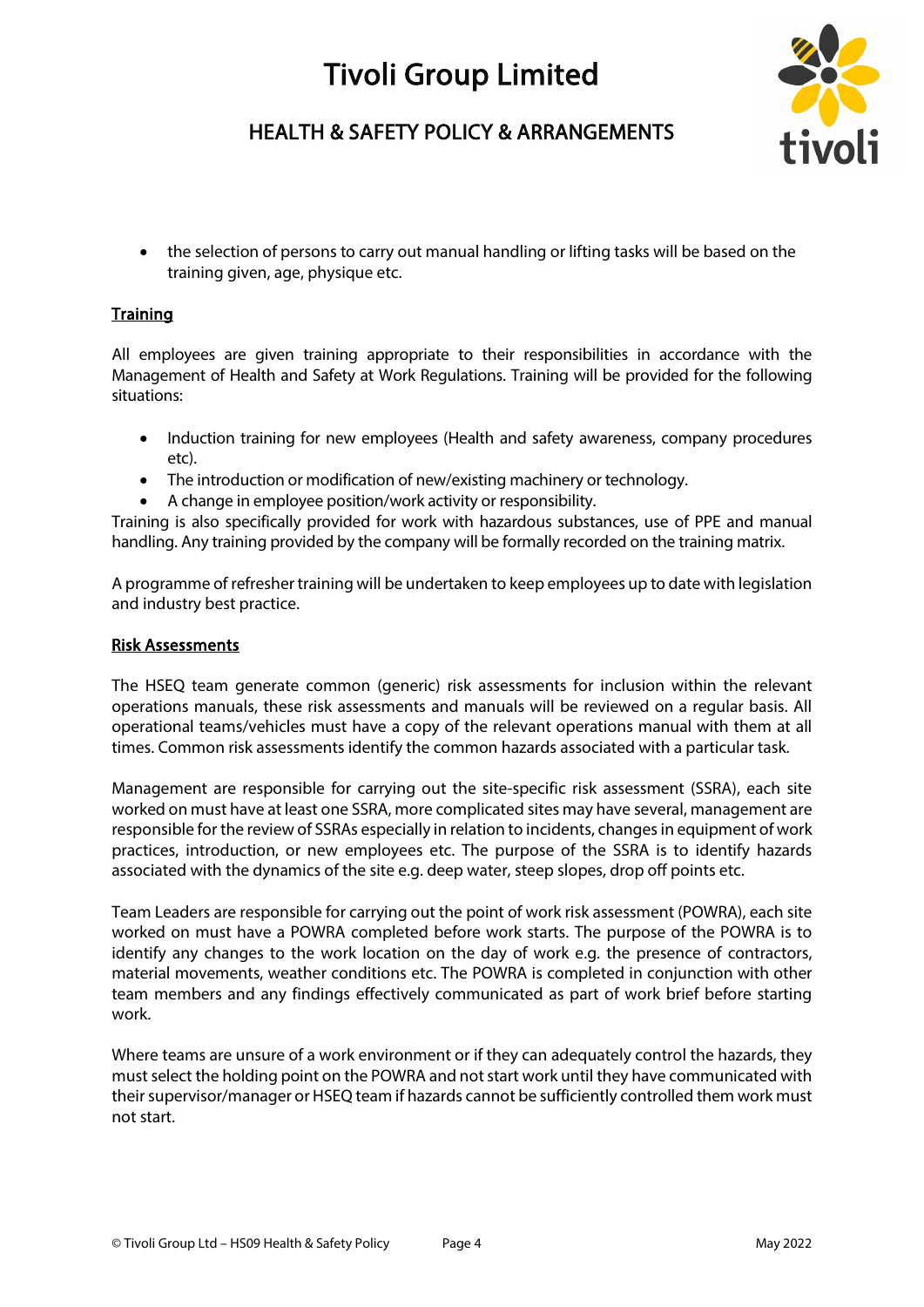# HEALTH & SAFETY POLICY & ARRANGEMENTS



## Wellbeing

The wellbeing of the workforce is of vital importance, the health and safety of the workforce and the effectiveness of the business will be dependent on good wellbeing.

- Management training in the identification of stress and anxiety within the workforce.
- Maintenance of positive work life balance.
- Effective communication with the workforce, engaging in conversation around individuals wellbeing.
- Utilising employee support, ensuring the workforce is aware of the support available.

### **Legislation**

The business will at all times comply with or exceed applicable legislation and other requirements, management are responsible for implementing the requirements of current legislation, employees are responsible for following the instructions given by management or within supporting health and safety systems in line with legislation.

### Health and safety objectives

The business reviews its health and safety plan on an annual basis and sets objectives and targets. Management are responsible for ensuring the content of the business safety plan is displayed within the workplace to allow the workforce to view and support the business strategy in relation to HSEQ.

### Work Equipment

All work equipment (including electrical equipment) used at work, as part of the Company's undertaking will comply with the Provision and Use of Work Equipment Regulations and other relevant legislation.

Before new equipment is introduced into the working environment, an assessment will be made by local area management in conjunction with the HSEQ manager or officer in order to ascertain that the equipment is suitable for its intended use.

No employee will use work equipment for which they have not received specific training.

No employee will knowingly misuse work equipment or remove any guards that are in place to minimise a specified risk.

All work equipment will be maintained and inspected at suitable intervals either internally by a competent person or by specialist external companies. The frequency of work equipment maintenance or inspection will be based on manufacturer's guidance and industry best practice. Any maintenance / inspections undertaken on company equipment will be formally recorded electronically via the Tivoli Operating Platform System (TOPS). If any faults or damage are found on any equipment, stop using the work equipment and report the fault to your Supervisor via the TOPS reporting hierarchy.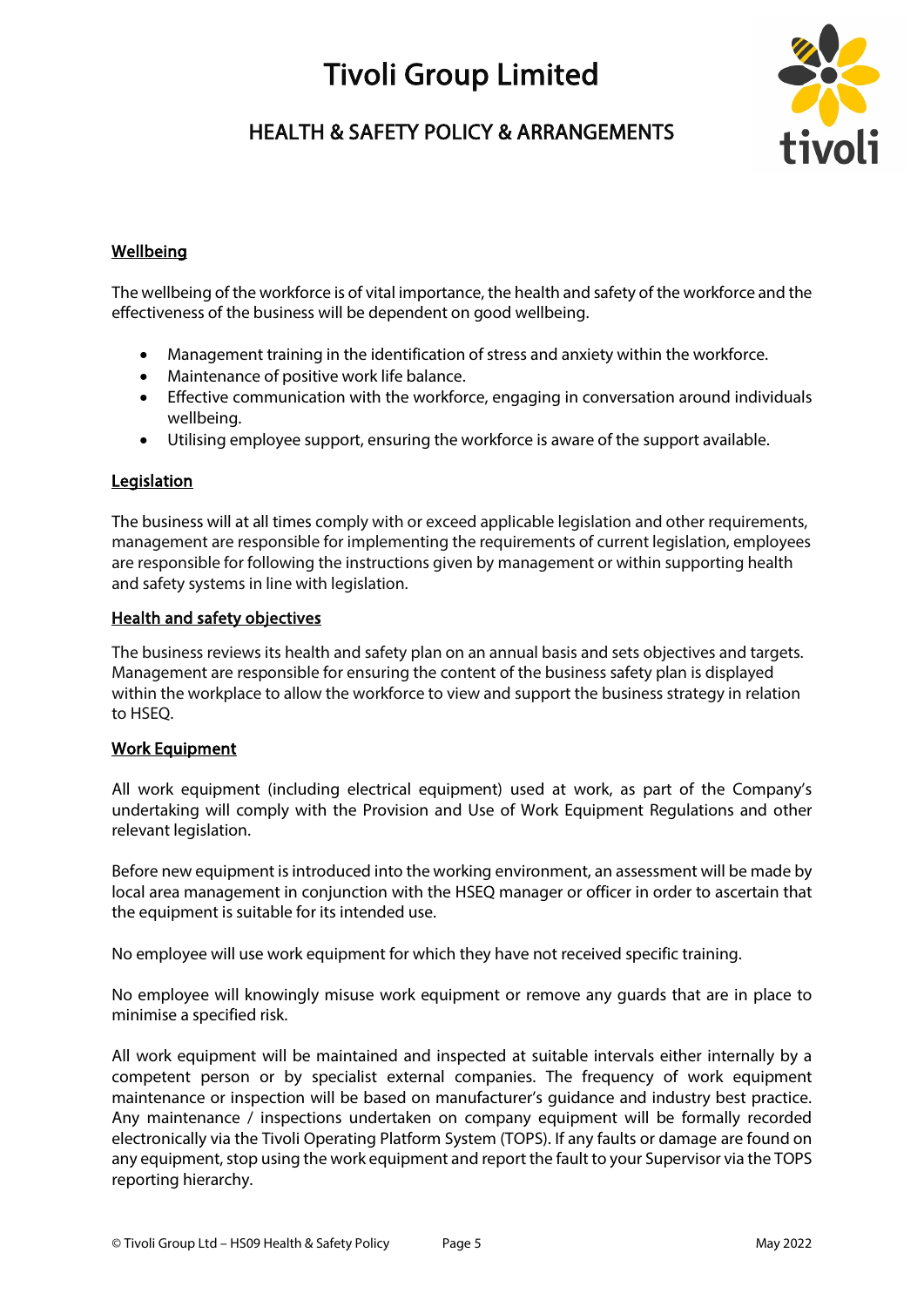## HEALTH & SAFETY POLICY & ARRANGEMENTS



Statutory inspection of specified equipment including but not limited to pressure systems, lifting equipment, arboriculture equipment etc, will be inspected at required intervals as defined within current legislation. These inspections will be undertaken by a competent person or external provider.

## Hazardous Substances (COSHH)

Before any hazardous non-pesticide substances are used during a work process, a material safety data sheet (MSDS) will be requested from the supplier and an appropriate assessment made of the risks from that substance will be undertaken by the HSEQ team, in line with the Control of Substances Hazardous to Health Regulations (COSHH). Alternative less harmful substances will be used wherever possible.

Pesticide substances are procured centrally on an annual basis, this is to ensure the company uses the same substances across its portfolio. Where a specific pesticide is required outside of those procured centrally a request must be made by the relevant director to the HSEQ manager, stating the requirement for the substance, providing a current MSDS and authorising its use to the relevant area, only after authorisation will a COSHH assessment be generated to permit the substance use.

Assessments will consider storage, handling, aspects of use, exposure, PPE requirements, workers health, and emergency actions. Supervisors will brief staff on any hazard or substance precautions, with written records being located in an accessible location within each department.

An inventory of all substances and materials hazardous to health is held on the Tivoli AssessNet system.

## Staff Welfare

Wherever possible arrangements will be made with the Client for the use of Welfare facilities at sites under their management. As a minimum the following requirements will be adhered to:

- Toilet/washing facilities accessible on site
- Eating/rest facilities accessible on site

Where these facilities are not provided by the Client, the company will provide suitable welfare facilities.

### **Emergencies**

It is the Company's policy to take account of fire hazards in the workplace. All employees have a duty to conduct their operations in such a way as to minimize the risk of fire. This involves compliance with the Company's no smoking policy, keeping combustible materials separate from sources of ignition and avoiding unnecessary accumulation of combustible materials.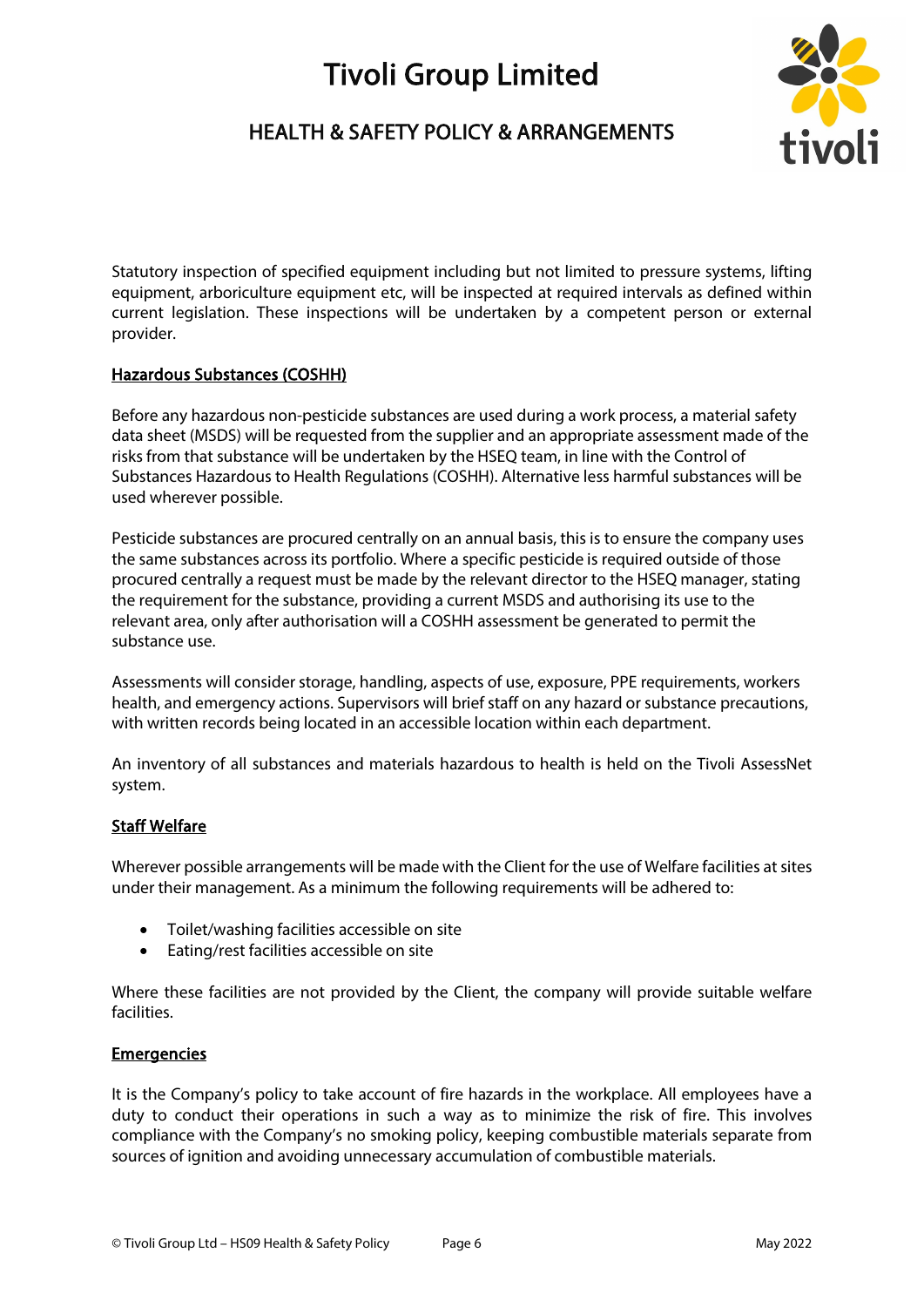# HEALTH & SAFETY POLICY & ARRANGEMENTS



Site Supervisors are responsible for keeping their operating areas safe from fire, ensuring that their staff are trained in proper fire prevention practices and emergency procedures.

## ACTION TO BE TAKEN UPON DISCOVERING A FIRE

- Do not try to tackle the fire yourself (unless trained to do so)
- Activate the nearest fire alarm to raise the alarm
- Leave the building by the nearest fire exit and proceed to the muster point
- Do not re-enter the building for any purpose until all clear has been given

### ACTION UPON HEARING THE FIRE ALARM

- Stop working and calmly leave the building by the nearest fire exit
- Go directly to the muster point and await instructions
- Do not leave the muster point until all clear is given
- Do not re-enter the building for any purpose until all clear is given

#### First Aid and Accident Reporting

Adequate first aid provision will be made at every place of work occupied by the Company.

Each first aid box shall be suitably marked and be easily accessible to all employees at all times when they are at work.

Within operational vehicles – each operational vehicle will carry a suitable first aid kit and eye wash, the first aid kit will carry adequate supplies for the team working from the vehicle. The team leader/supervisor are responsible for ensuring the first aid kit is replenished if required and for monthly checks of its status.

Main Offices – the first aid box is located at reception areas.

Qualified First Aider / Appointed Persons – each GM team leader is appointed person trained as are office receptionists/office managers, arborists are all trained to first aid qualification.

All accidents regardless of their nature MUST be reported to the HSEQ manager or officer as soon as they happen, accident details will be recorded on the company's internal system and communicated to senior management team. More serious accidents where hospital treatment is required will require the involvement of a member of the HSEQ team immediately.

#### Reporting of Injuries, Diseases and Dangerous Occurrences Regulations (RIDDOR.)

Certain accidents are reportable to the HSE's Incident Contact Centre. The HSEQ manager or Officer must be notified straight away after incidents causing the following injuries: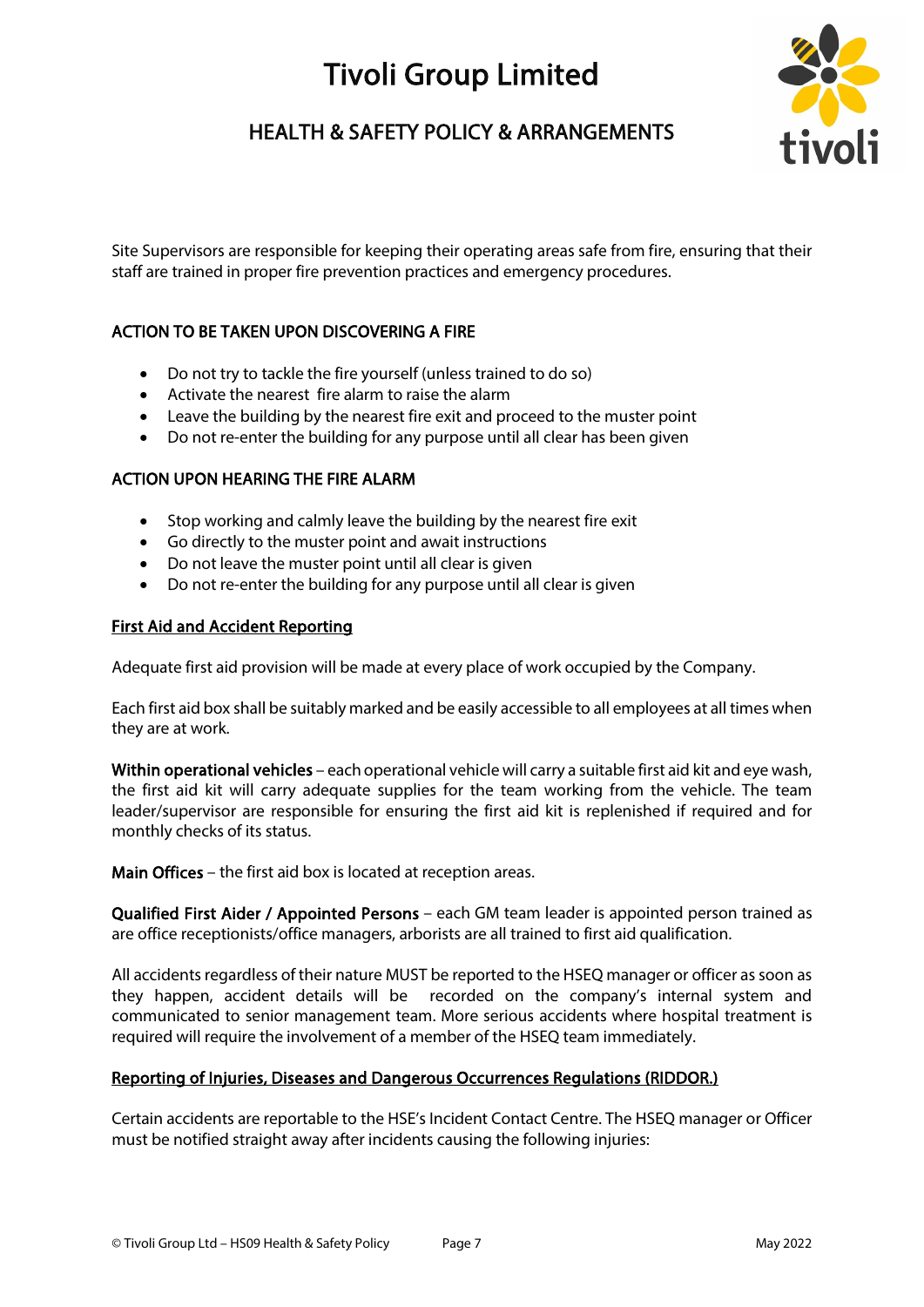

# HEALTH & SAFETY POLICY & ARRANGEMENTS

- any work-related injury that leads to an employee being absent from work for more than 7 working days
- fracture other than to fingers, thumbs, or toes.
- amputation.
- loss of sight (temporary or permanent);
- chemical or hot metal burn to the eye or any penetrating injury to the eye.
- injury resulting from an electric shock or electrical burn leading to unconsciousness or requiring resuscitation or admittance to hospital for more than 24 hours.
- any other injury: leading to hypothermia, heat-induced illness, or unconsciousness; or requiring resuscitation; or requiring admittance to hospital for more than 24 hours.

All accidents / incidents will be investigated by management and or the HSEQ team to identify the following:

- To determine the cause(s) with a view to preventing a recurrence
- To gather information for use in any criminal or civil proceedings
- To confirm or refute a claim for industrial injury benefit
- To prepare notification to be made to the Health and Safety Executive

The degree of investigation will be dependent on the seriousness of the accident. The aim of the investigation will be to seek to answer the following questions:

- WHAT caused the accident?
- WHO was involved?
- WHEN did it occur?
- WHY did it occur?
- HOW could it have been prevented?
- HOW can a recurrence be prevented?

### Health Assessment

The business will provide appropriate health assessment and surveillance of employees, management are responsible for ensuring:

- Initial and ongoing health assessment of their employees, to ensure that any conditions identified are adequately controlled and prevent any undue risk to the employee in relation to their work duties.
- Initial and ongoing health surveillance in relation to hand arm vibration and noise, to ensure any condition is identified and acted upon at the earliest opportunity to prevent any undue risk to the employee